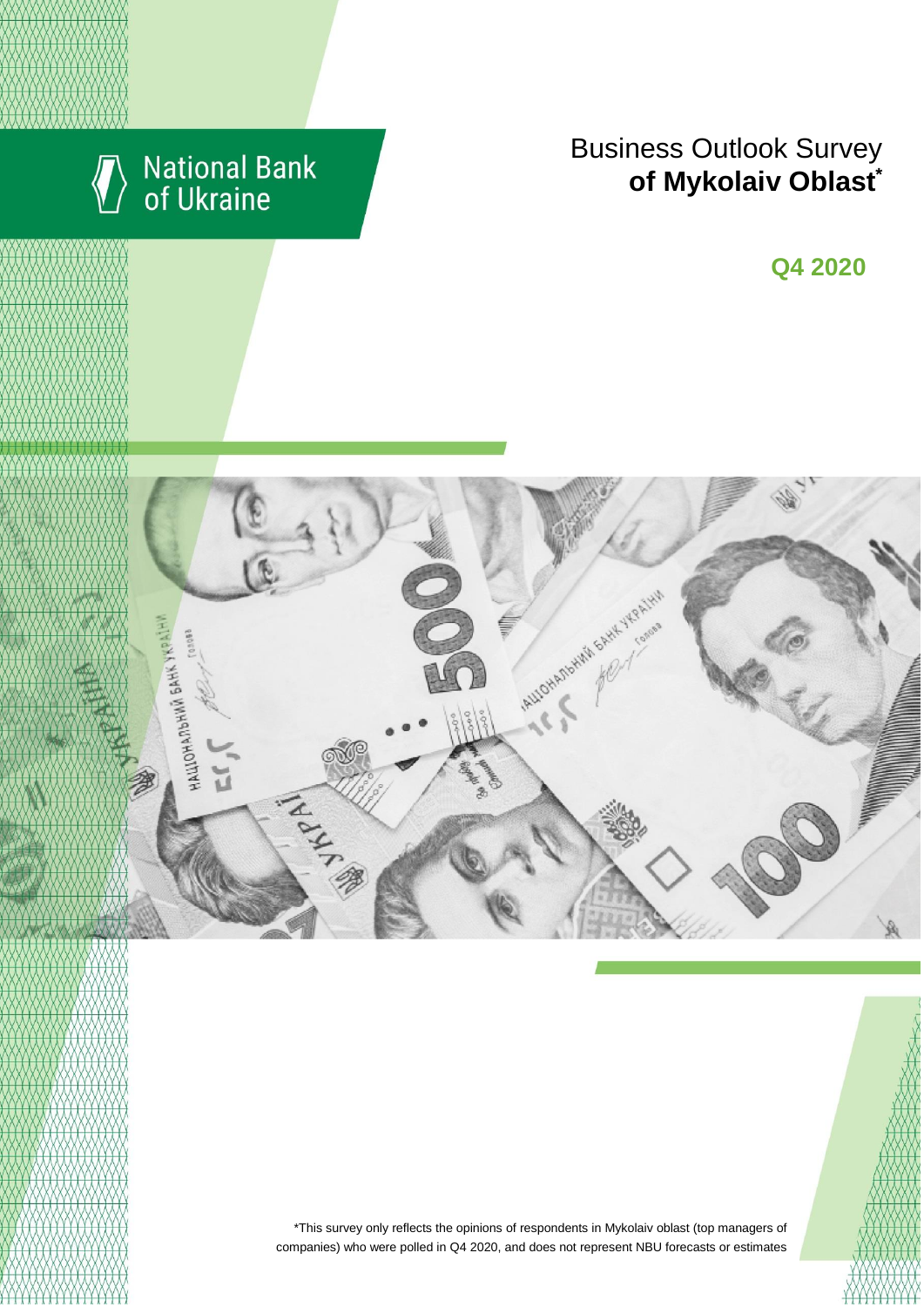**A survey of companies carried out in Mykolaiv oblast in Q4 2020 showed that respondents expected a significant drop in the output of Ukrainian goods and services and weaker performance of their companies over the next 12 months on the back of a tighter quarantine.** Respondents expected inflation to increase and the domestic currency to depreciate more noticeably.

**The top managers of companies said they expected that over the next 12 months:**

- **the output of Ukrainian goods and services would drop markedly**: the balance of expectations was (-50.0%) (the lowest figures across the regions) compared with (-37.5%) in Q3 2020 and (-24.4%) across Ukraine (Figure 1)
- **prices for consumer goods and services would increase at a faster pace:** 68.8% of respondents expected the inflation rate to be higher than 7.5% compared with 56.3% in the previous quarter and 50.0% across Ukraine. Respondents continued to refer to the exchange rate and production costs as **the main inflation drivers** (Figure 2)
- **the hryvnia would depreciate significantly:** all of the respondents (compared to 87.5% in the previous quarter) expected the hryvnia to weaken against the US dollar, the figure across Ukraine being 87.1%
- **the financial and economic standings of their companies would deteriorate** (such expectations have been reported for three quarters running): the balance of expectations was (-12.5%) compared to (-6.7%) in the previous quarter (see Table). Companies across Ukraine expected their financial and economic standings to improve slightly (1.3%) (see Table)
- **total sales would remain unchanged:** the balance of responses was 0.0% compared with 6.3% in the previous quarter. External sales were expected to decrease further: the balance of responses was (-33.3%) compared with (-16.7%) in Q3 2020. Overall, companies across Ukraine expected sales to increase moderately, the balances of responses being 7.1% and 3.8% respectively
- **investment both in construction and in machinery, equipment, and tools would decrease at a slower pace:** the balances of responses were (-13.3%) and (-6.3%) respectively compared to (-31.3%) and (-18.8%) in Q3 2020. Across Ukraine, the balances of responses were (-4.5%) and 3.8% respectively
- **staff numbers at their companies would decrease significantly**: the balance of responses was (-31.3%) compared with (-26.7%) in Q3 2020 and (-9.9%) across Ukraine (Figure 4)
- **purchase prices would rise rapidly** (the balance of responses was 100.0%). **Selling prices were also expected to rise at a fast pace** (the balance of responses was 62.5% compared with 93.8% and 43.8% in the previous quarter) (Figure 6). The exchange rate was cited as the main selling price driver. The impact of wage costs was also reported to have increased compared to the previous quarter (Figure 7)
- **the growth in per-unit production costs** and **wage costs per staff member would accelerate:** the balances of responses were 68.8% and 87.5% respectively (compared with 43.8% and 60.0% in Q3 2020).

Respondents referred to high raw material and supplies prices as the **main drags on the ability of their companies to boost production** (Figure 5). Respondents said that the impact of qualified staff shortages and a lack of working assets had increased markedly compared to the previous quarter.

**Respondents expected a significant increase in their borrowing needs** in the near future (Figure 8). 50.0% of the respondents who planned to take out bank loans opted for domestic currency loans. Respondents said that lending standards had remained unchanged (Figure 9). High loan rates were cited as the major factor that deterred companies from taking out loans (Figure 10).

**All of the respondents** said that **they had encountered no difficulties in effecting transactions with funds deposited in bank accounts** (96.9% across Ukraine).

**Assessments of financial and economic standings as of the time of the survey** (Figure 3)

- **Companies assessed their current financial and economic standings as satisfactory:** the balance of responses was 0.0% (as in the previous quarter). Across Ukraine, respondents assessed their current financial and economic standings as bad, with a balance of responses of (-3.2%).
- **Finished goods stocks were assessed at a level lower than the normal one:** the balance of responses was (-37.5%) compared with (-40.0%) in Q3 2020.
- **Companies had a sufficient amount of unutilized production capacity to meet any unexpected rise in demand:** the balance of responses was 20.0% (compared with 12.5% in Q3 2020).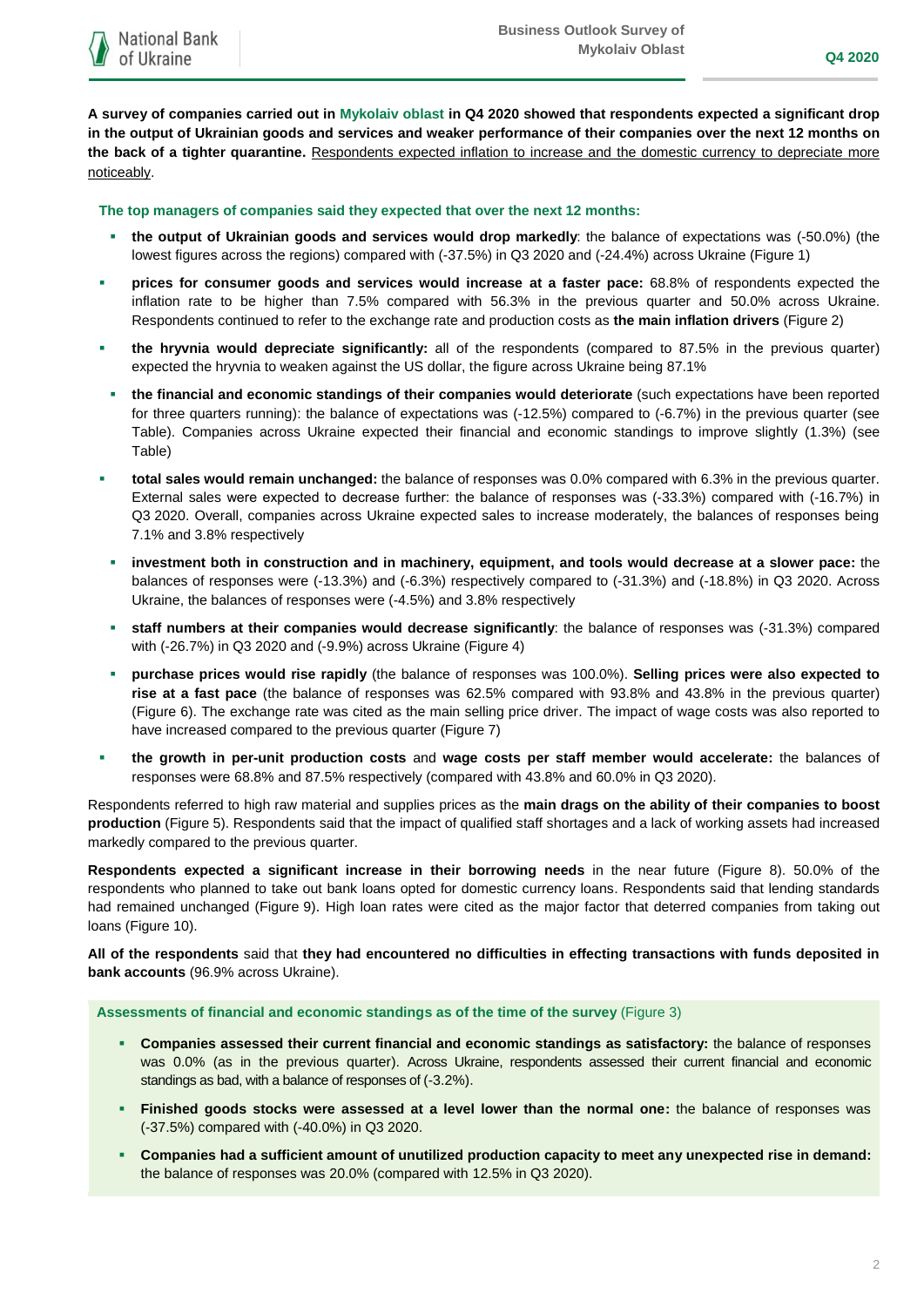## **Survey Details1,2**



- **Period: 5 November through 26 November 2020.**
- A total of 16 companies were polled.
- A representative sample was generated on the basis of the agricultural sector.



### **Business Outlook Index for Next 12 Months in Terms of Regions<sup>3</sup>, %**

\*a quartile is the v alue of the BOI where an ordered sample is div ided into f our equal-sized subgroups

\*\*a median is the v alue of the BOI in the middle of an ordered sampled where the sample is divided into two equal-sized subgroups

## **Table. The Business Outlook Index of Companies in Mykolaiv Oblast and Its Components**

| Expectations over next 12 months for          | Balances of responses, % |        |                               |         |         |
|-----------------------------------------------|--------------------------|--------|-------------------------------|---------|---------|
|                                               | Q4 19                    | Q1 20  | Q <sub>2</sub> 2 <sub>0</sub> | Q3 20   | Q4 20   |
| Financial and economic standings              | 12.5                     | 20.0   | $-37.5$                       | $-6.7$  | $-12.5$ |
| <b>Total sales</b>                            | 33.3                     | 56.3   | $-31.3$                       | 6.3     | 0.0     |
| Investment in construction                    | 0.0                      | 13.3   | $-43.8$                       | $-31.3$ | $-13.3$ |
| Investment in machinery, equipment, and tools | 17.6                     | 33.3   | $-43.8$                       | $-18.8$ | $-6.3$  |
| Staff numbers                                 | $-16.7$                  | $-6.3$ | $-50.0$                       | $-26.7$ | $-31.3$ |

<sup>1</sup> This sample was generated in proportion to the contribution of each region and each economic activity to Ukraine's gross value added.

1

<sup>2</sup> Data for totals and components may be subject to rounding effects.

<sup>&</sup>lt;sup>3</sup> The business outlook index (BOI) is an aggregate indicator for expected business performance over the next 12 months. It is calculated using the balances of respondents' responses regarding changes in the financial and economic standings of their companies and future economic activity.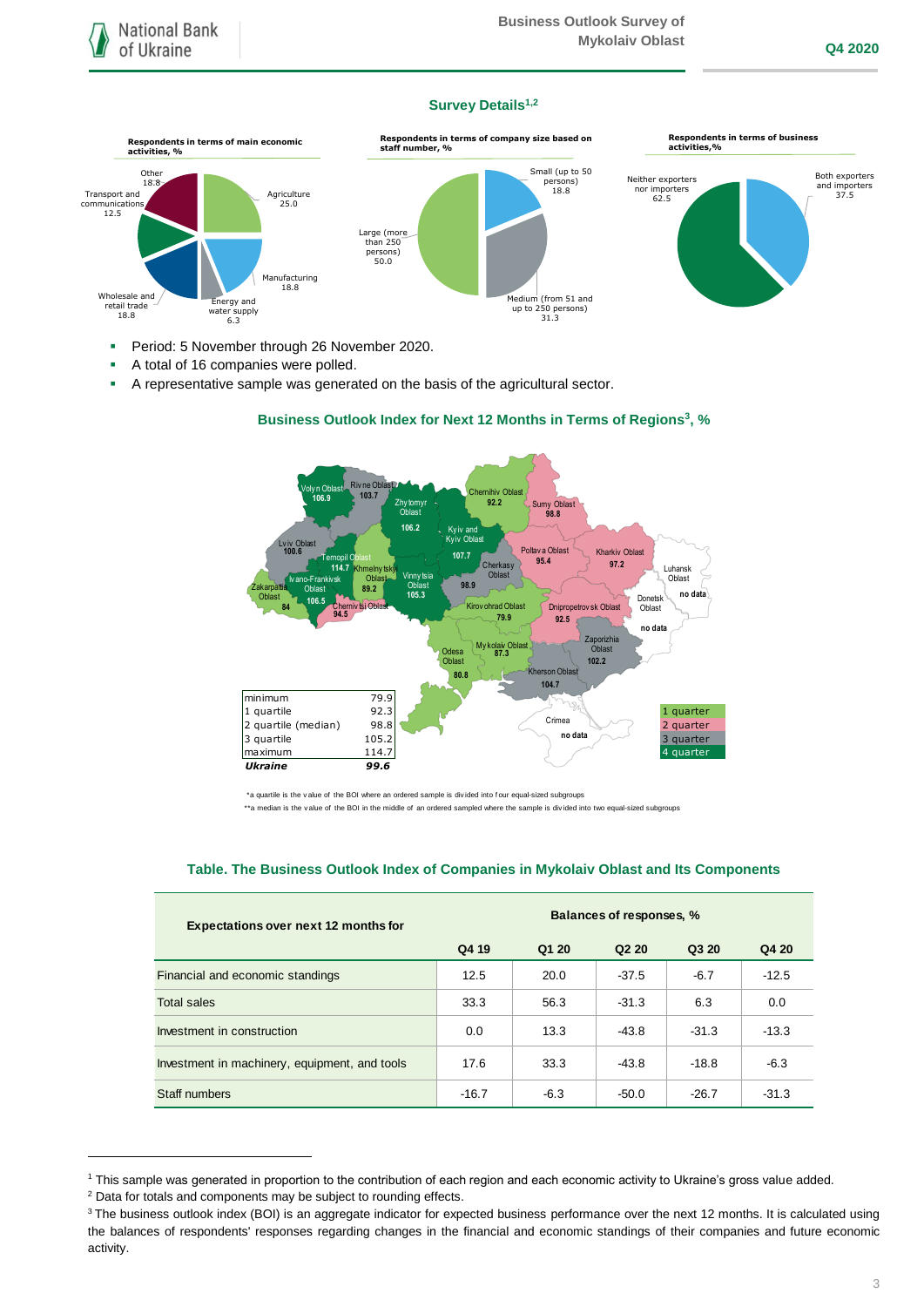#### Figure 1 Figure 2





-60 -40 -20 0 20 40 Q4 19 Q1 20 Q2 20 Q3 20 Q4 20 **Companies' economic activity as of the time of the survey, balance of responses** Financial and economic standings Finished goods stocks **Unutilized production capacity** 





### Figure 3 Figure 4

**Staff level and wage cost expectations for next 12 months, balance of responses**





**Expectations of producer prices for next 12 months, balance of responses**